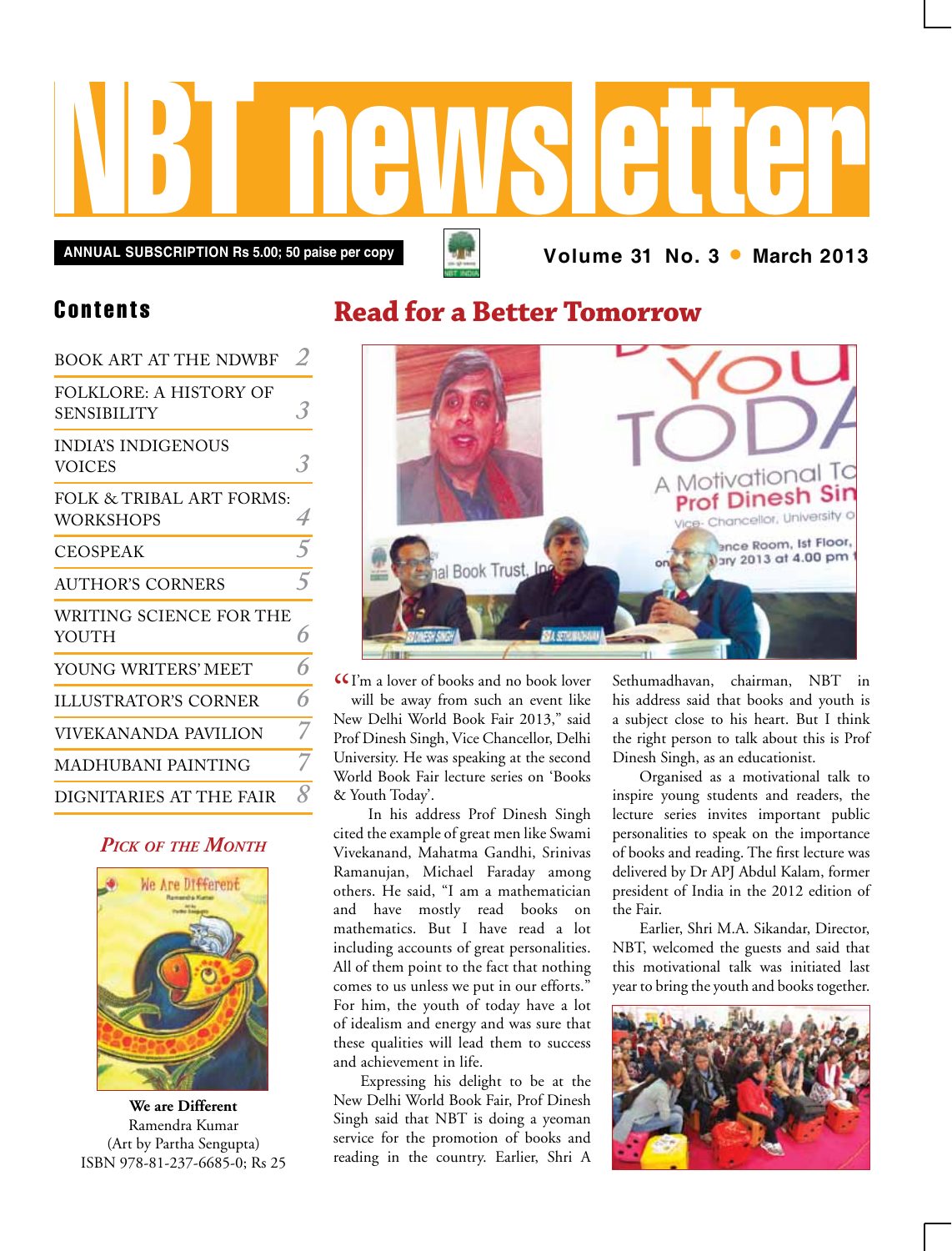### **Book Art at the New Delhi World Book Fair**

CCAs texts have become readily available through different media, contemporary through different media, contemporary artists have been increasingly exploring the interplay between the function, structure, and format of books, thus expanding book's legacy as a carrier of ideas and communication," says Paul Sloman in his book *Book Art: Iconic Sculptures and Installations made from Books*.

In view of its importance as a major component of contemporary art, and to add a new dimension to the New Delhi World Book fair, the Research and Innovation Cell of NBT, India approached the College of Art, New Delhi to create book art installations at the Fair. These installations were an expression of the idea of reading, permeating all nooks and corners of human life.

#### **The Evergreen Pond**

White lotus is a symbol of realised learning. The flower has its roots in the mud and grows upward in the direction of light, depicting the aspiration to rise above the web of ignorance and superstitions. It also represents the journey from darkness to the light of wisdom.



#### **The Wisdom Mine**

Our univese is full of wonders. It is amazing to know the never-ending facts and mysteries it carries. We have gained a lot from this universe and a lot more is yet to be known. Let us discover this mine of wisdom.



**2 NBT Newsletter march 2013**



#### **Light of Life**

Knowledge may be a simple word but it has great depth. It is like a torchbearer for every human being and whenever the dark patch comes in the way of success, it makes the way clear and bright. It helps us through darkness, empowers the weak and becomes a source of enlightment. One can very well refer to it as 'light of life'.

#### **The Night School**

Governments with other NGOs have initiated and stepped in with night schools as an answer to the needs of people who work to support themselves during the day. This installation is an artistic interpretation of this longing for learning.

#### **The Imaginative School Bag**

Children carry their bags with knowledge stuffed in it in the form of books and learning tools. However, knowledge needs imagination. Children can imagine books



turning into fireflies and glowworms taking them into a fairyland of uninhibited learning.

#### **The Idea Bulb**

Edison was the inspiration of the symbol which is now the universal iconography for germination of an 'idea'. A great idea is the result of a thorough knowledge and inspired thinking. This installation represents the power of books over the human brains to make it innovate and ideate.

#### **Eiffel Tower**

Since France was the Guest of Honour Country at the New Delhi World Book Fair 2013, this installation is a tribute from the artists to honour the Guest country.



#### **The Guardian Nest**

Books are the keeper of our growth. They become an integral part of our growth and their wisdom protects us emotionally and psychologically. They are like nests nurturing the egg-like young minds.

#### **The Artists Team**

Sugandha Gaur, co-ordinator, Master of Fine Arts; Saroj Kumar Das, Daljeet Singh, Rinku Chauhan, Rahul Gautam and Abhijit Saikia—all pursuing Masters in Art from Delhi College of Art.

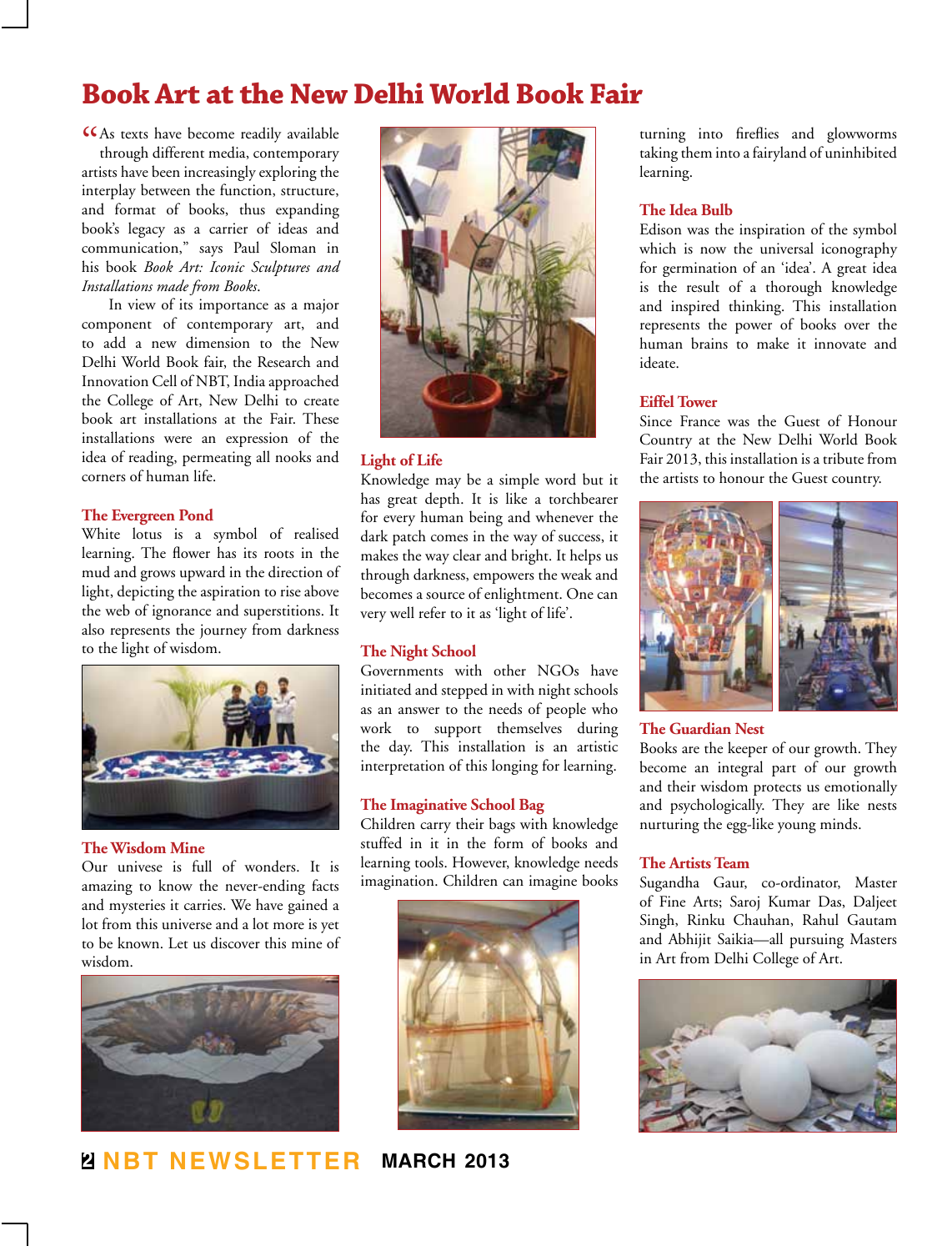# **Folklore : A History of Sensibility**

A panel discussion on "Inventing Traditions: Orality Folk Literature and Performance" was organized at the Theme Pavilion, at the New Delhi World Book Fair. Folklore is flexible. Folklore is also evolving and changes according to the need of the times. Emphasizing on the fact that tradition is not something old or static but rather dynamic, living and continuous, the panelists observed that there is an accepted understanding that while modernity is progressive, rational and scientific, tradition is progressive, irrational and superstitious. This mindset has to change. Folklore or folk tradition continues to reinvent itself. It is just not aesthetic alone but performs certain social and cultural functions. Thus tradition and invention are two sides of a coin.

It is also interesting to note that many of our so-called classical traditions trace their origins to folk traditions. Classical music ragas to classical performances all trace their beginnings to folk. According to the panelists, these were appropriated from the common people's culture by

the upper castes, and thus recasted with codified rigid forms.

Citing the example of oral epics, the panelists observed that we must need to enlarge our concept

and understanding of oral epics. There are thousands of epics existing in many languages which the folk singers still continue to sing today. How does an oral poet remember the long epic? Most of us may think that the folk singer repeats himself or herself. It is not so. There is no repetition. The singer has certain formulae which he adapts according to the situation. He draws his inspiration from the environment or some issues currently topical in the village or even a movie he has seen. These strands are weaved into the rendition. It is not only an aesthetic performance but a dramatic performance. It also brings together a community cohesiveness.

People's memory is a major source of history. And this is the authentic history.



Today many researchers are going to the people and creating history. A new history. Folklore is just not a history of events but a history of sensibility. Thus, educating our children on folklore assumes an importance. They should be made proud of their tradition.

Today, when our folk tradition is under assault from globalization, it is important to retrieve it and bring out some of the finest aspects of India's culture, art and literature. We need to save our folk tradition from further marginalization.

Chaired by Prof. Satchidanandan, the panelists included Dr. Muthukumaraswamy, Prof. C. Rajagopalan, Dr. Anup Ranjan Pandey, Dr. Prakash Khandge, Dr. Arjun Dev Charan, Dr. Sanjay Kumar, Dr. Badrinarayan Tiwari and Dr. Koyamkoya.

### **India's Indigenous Voices**

CCWe need to preserve our indigenous<br>
knowledge... our traditional wisdom', knowledge… our traditional wisdom', this was the common refrain that was echoed at a Panel Discussion in the Theme Pavilion on 7 February 2012.

Recollecting the times her father overcame struggles to become the first medical professional of the Santal community, Dr Ivy Hansdak, Asst. Professor, Department of English, Jamia Milia Islamia, talked about her forefathers, the community's conversion to Christianity and the loss of their traditional culture.

Sharing her thoughts on the topic, Prof. Temsula Ao, Retired Professor of English from North-Eastern Hill University and well known ethnographer and writer said that when Christianity came to north-east in 1842, though it brought education and better lifestyle to the community, but in the process rejected everything that was tribal. As a result, she added, that we lost our traditional heritage and indigenous knowledge. However,

she was happy that steps are gradually being taken to realize our legacy and bring it back.

Dr Esther Syiem, English Professor at North-Eastern Hill University, Shillong and a prominent writer was of the

opinion that we need to search for our real cultural identity in the milieu of different regions, religions and knowledge.

Shri Narayan, recipient of the prestigious Kerala Sahitya Akademi Award and a popular writer talked in detail about his childhood and the difficulties he went through. He narrated an incident which changed his life. He recalled a novel which portrayed tribals in a derogatory manner and mocked their customs and traditions. He decided to react to this unethical depiction through his writing and be the voice of his community against the mainstream writing. He also talked about his much acclaimed novel Kochareti,



which he said is the expression of his community's cultural and social identity.

Moderating the session, Prof. G N. Devy, Director and Founder of Bhasha Research & Publication Centre, Vadodara and Adivasi Academy, Tejgarh shared valuable information with the audience. He said that most languages were oral till the printing came on the scene, which divided it all. "This caused severe marginalization to tribal languages", he added. To a question from the audience on the importance of scripts for the growth of a language he said, "English has no script of its own. It survives on a borrowed script. The growth of a language is not dependent on the script but on the speaker."

**march 2013 NBT Newsletter 3**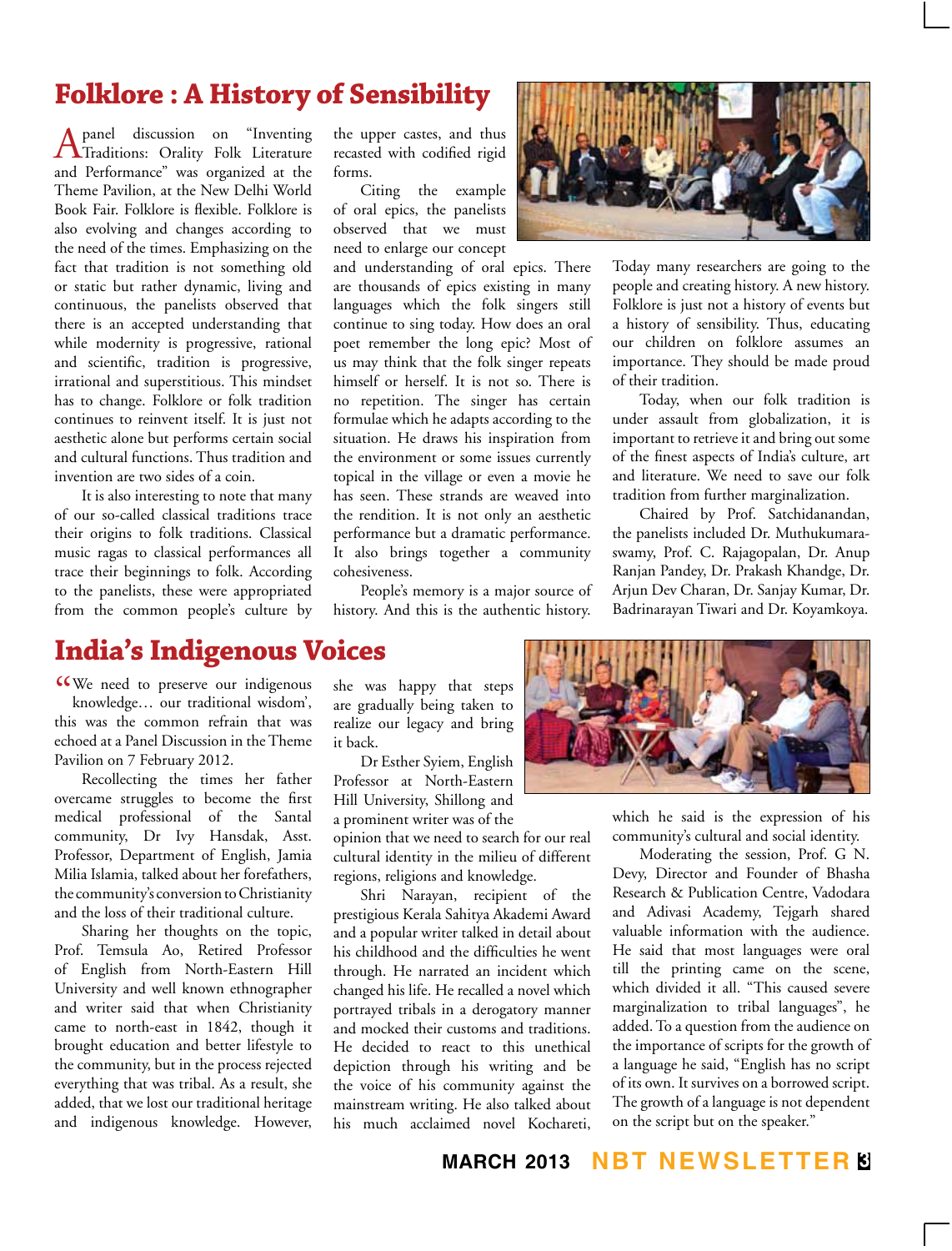## **Folk & Tribal Art Form: Workshops**

#### **Doli Pattu**

The Islamic religious practices and rituals have had a great influence on the folk art forms of Lakshadweep islands.

In a workshop at Theme Pavilion, Dr. Koyamkoya discussed some of the art forms, particularly, Doli Pattu, which was demonstrated for the audience.

"Every community in Lakshwadeep have their own ritualistic art forms, they are all part of their everyday activities."

The Doli Pattu traces its origin in the Sufi tradition, sometime in the 16th century. It is believed that the famous Sufi saint Mohammed Quasim from Angole, Karnataka, first propagated Sufism in Lakshadweep. The Doli Pattu keeps the feeling of togetherness of the islands alive. Lines from the Thauheed Mala are sung in the main. The Doli Pattu comes from the tradition of the Thareekhath movement.



In Lakshadweep musical instruments are very rare. The two insturments doli and kaimani are the only accompaniments that go with Doli Pattu. "If we ask the members of the troupe about the style, metre or taal, they may not be able to explain. They are unaware whether the song follows the music, or the music follows the song," said Dr. Koyam Koya.

The members of the group were from the Rajiv Memorial Arts and Sports Promotional Club, Kadmat, Lakshadweep.

#### **Warli Art Form**

Shri Jivya Soma Mashe, one of India's greatest exponents of Warli art forms and his grandson Kishore Soma Mashe, an upcoming Warli painter demonstrated the creative process involved in painting the traditional Warli art. At 82, Jivya Mashe is a well honoured and internationally acclaimed artist. He has travelled extensively across the world, demonstrating



his works before international audience, including Queen Elizabeth of England.

Warli tribal art form is traditionally practiced by the women of Warli, an indigenous community of western India. Simple and linear, this two-dimensional art form has no particular perspective or proportion, and uses a very basic graphic vocabulary of triangle, circle and square, characterised by abstraction. It may be mentioned that the logo of the Theme Presentation had been adapted from this traditional art form. Traditionally practised by the women, Jivya Soma Mashe is the first male artist to practice this art form.

Today some of the Warli artists are moving away from traditional themes. But the expressions and the structure still remain the same.

Though there are government policies to encourage and promote Warli art and artists, but they actually do not reach them. Besides, the basic structure of the Warli art form is now increasingly being adapted into new technologies like animation, cartoons etc. But this does not translate into any real benefits for the traditional artists as the technology is simply inaccessible to them.

#### **Bamboo Music**

The Bamboo Symphony music is a unique ensemble of traditional music with all the instruments made of bamboo. They include Maram, Edakka, Tom, Nombi, Munge Nombi, Amba, rain maker, violin and flute. Some of these instruments have been developed by the team and named accordingly.



In an interactive workshop, the members of the Bamboo Symphony explained the source and origin of the music and various musical instruments used. Bamboo is our golden grass. Grass is so musical, so romantic. It is from this humble grass that they create this heavenly music. They listen to the rivers and take the musical notes from the flow of the river. As the river flows and the wind dances its way through the bamboo groves, they play along with nature creating the music. Long after the sounds ceased the music of the Bamboo Symphony could still be heard at the Theme Pavilion.

#### **Chhau Mask Making**

Masks have a major role in performance traditions across the world. An integral part of any performance, they communicate a



variety of expressions and emotions. Today, they are also part of an actor's repository as an enabling tool to learn the art of acting.

The workshop on Chhau Mask Making was conducted by renowned artist Shri Shashidhar Acharya. While introducing the art of making masks, he said that Chhau Mask making art is a world heritage.

There are no artificial products used in this art form, only natural resources are used for making masks. These include paper, clay, mud and cloth.

In a demonstration, the mask makers created the masks of Lord Shiva and his consort Parvati. According to Shashidhar, the eyebrow, mouth and eyes are painted to give the moods and expressions needed to be portrayed. The Chhau masks are used in the traditional Chhau dance performances. It is a tribal martial dance popular in the states of Odisha, Jharkhand and West Bengal.

**4 NBT Newsletter march 2013**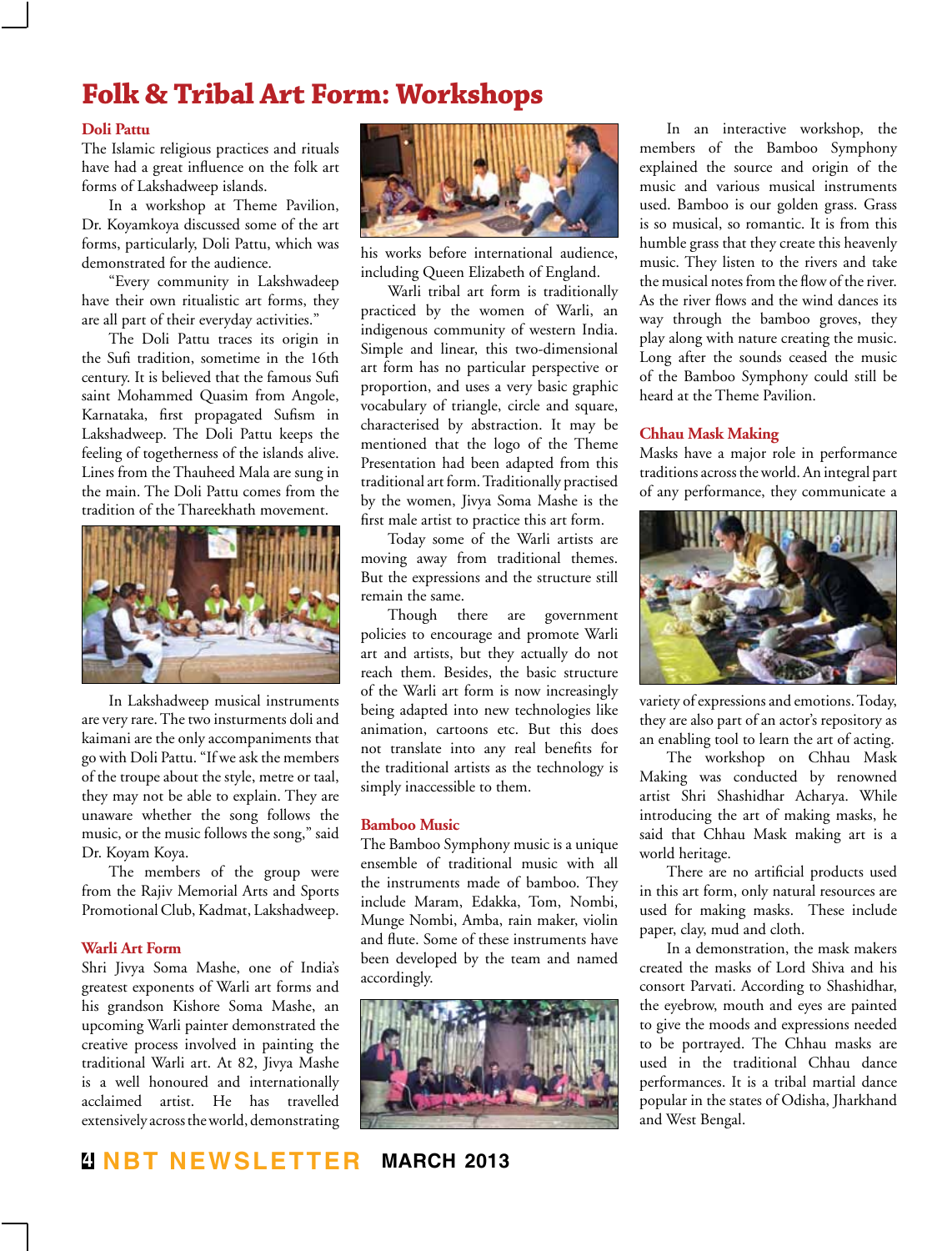# **CEOSpeak**

The need for research books and papers,<br>accent on e-publishing and tax policies which incentivize quality publishing was underlined by eminent speakers at the 'CEOSpeak over Chairman's Breakfast' Forum.

The Forum organized by FICCI and National Book Trust, India during the New Delhi World Book Fair 2013, was the first-of-its-kind where the CEOs and Senior Executives of the publishing sector came under one roof to discuss the opportunities and challenges faced by the sector. The aim was to discuss and share issues and concerns to evolve a composite agenda of Indian publishing. Besides a congregation of leading CEOs from Indian publishing sector, the Forum witnessed the participation of foreign publishing houses.

Addressing the Forum, Dr. Shashi Tharoor, Minister of State for HRD, said, "Many publishers are coming to India first to publish their books. With the rising

### **Author's Corners**

For the first time in the New Delhi World Book Fair history, NBT, India organised Author's Corners at various halls of the Pragati Maidan. These Corners served as platform for authors and writers to interact with their readers, to read out from their works, to share their views, to discuss some issues, to launch books, to introduce their e-books.







level of literacy, the publishing sector is set to grow significantly from its current level of US\$2 billion. The industry needs healthy competition to flourish. We need intellectual discussions and policies which can help the sector to develop comprehensively," said Dr. Tharoor.

Mr. A Sethumadhavan, Chairman, National Book Trust, Ministry of Human Resource Development, said publishing is not a one-stop activity. All the stakeholders in the business should share their ideas and must formulate policies that are beneficial to the sector.

Mr. Sidharth Birla, Senior Vice President, FICCI and Chairman Xpro India Limited, stated, "With an output of over 35-40,000 titles in English annually, India exceeds the individual output of Australia, South Africa, New Zealand and Canada.

There were poets, novelists, historians, poets and management gurus. Some of the writers who interacted included: Namwar Singh, Siroj Singh 'Bechein', Anita Bharati, Bajrang Bihari Tiwari, Rahul Bhattacharya, Sudhir Kekre, Mariam Karim, Nandita Bose, Hindol Sengupta, Anjum Hasan, Noor Zaheer, Abdulla Khan, Mridula Garg, Vasudev Murthy, Priyanka Bhardwaj, Monika Pant, Amithabh Bagchi, Akash Banerje, M.K. Kaw, Savita Singh, Anamika, Lalitya Lalit,





He pointed out, "This vital sector which contributes to the economy but is still not fully corporatized. It is saddening that such a literary sector that contributes to the social cause of education, generates employment, creates cultural stance has not been given the industry status. The much needed industry status, if granted, will make the sector eligible for funding from financial institutions.

Mr. Kailash Balani, Managing Director, Balani Infotech Pvt. Ltd, remarked, "There is scope of joint ventures in the sector. There is also need for developing infrastructure and publishing institutions." The Forum was also addressed by Dr. Judith Oriol, Book Attachée, French Embassy in India; Mr. Eric Yang, Executive Director, Korean Publishers' Association and Dr. A Didar Singh, Secretary General, FICCI.



Shiva Aslam Fahim, Dr Ganga Sahai Mina Tekchandra, Abdul Bismillah, Ashutosh Kumar, Sanjiv Kumar, Alpana Mishra, Amitava Sinha.



**march 2013 NBT Newsletter 5**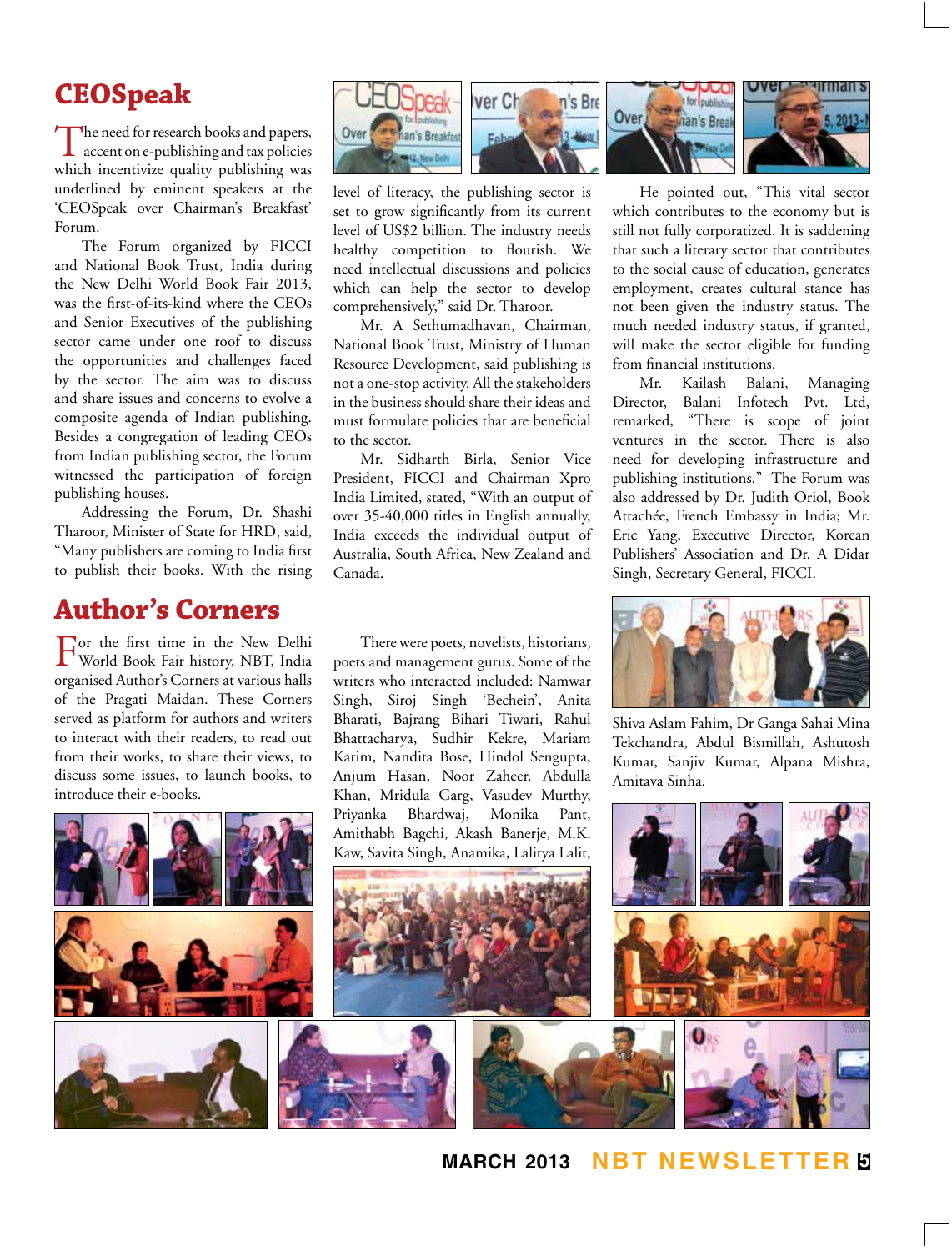### **Writing Science for the Youth**

Science is a deeply spiritual discipline",<br>Ssaid Prof. Yash Pal, eminent science communicator, in a Panel Discussion on the topic 'Science Writing for the Youth' that was held at the Children & Youth Pavilion on 6 February 2013 at the New Delhi World Book Fair 2013.

While posing questions like "Why does tickling make us smile"? and "How does clapping produce sound"? Prof.

### **Young Writers' Meet**

" Keep writing, don't lose patience", said Dr Pratibha Ray, Jnanpith award winner to the young writers. She was the Chief Guest at the Young Writers' Meet, which was organized by the NBT at the Children & Youth Pavilion.

Encouraging the budding authors, she gave tips on how to develop writing skills and not be disheartened by a few rejections by the publishers. She said that nobody is perfect, nor should they be, otherwise the learning process and improving one's writing ends then and there.

### **Illustrator's Corner**

 $\bigcap$  et up for the first time, the New Delhi World Book Fair hosted an Illustrator's Corner in the Children & Youth Pavilion at Hall 7D.

It is generally seen that the illustrator's contribution is not given its proper due that a children's writer is usually proud of. In order to recognize the contributions and efforts of an illustrator in equally making a children's book popular as the author, the NBT's Illustrator Corner had on display the original works of all leading artists of India.

"It is the first time that the artists and authors have been placed on the same platform", said Viky Arya, popular children's illustrator. She was happy that NBT has dedicated a special place where the original work of all artists had been put up on display for people to understand how the illustrations shape up a book in its totality.

Atanu Roy, prominent illustrator, said that tremendous efforts and research go into each book before a visual is prepared,

Yash Pal encouraged children to ask questions and keep their eyes and ears open to things around them. He said that the best knowledge that a child can gain is from his surroundings and keeping his inquisitiveness alive.

Addressing a packed audience of children and adults alike, the Panel discussion had Dr S.V. Ishwaran, Dr Madhu Pant, Shri Pramod Joshi and

Dr Judith Oriel, Book Attaché with the Embassy of France and the Special Guest at the function congratulated NBT for encouraging young writers. Earlier Shri A. Sethumadhavan, Chairman, NBT said that the Children & Youth Pavilion is the most visited pavilion in the New Delhi World Book Fair 2013. He added that as an author he feels young at heart whenever he visits the pavilion.

Later, Shri A. Sethumadhavan, Dr Judith Oriel and Dr Pratibha Ray



but it is sad that most publishers do not give the illustrator their due. "We should be referred to as co-authors in all children's books", he added explaining that the author's thought and the artist's illustrations together make a complete book.

Lauding the efforts of NBT in setting up the 'Illustrator's Corner', Durlabh Bhattacharjee, well known children's illustrator was happy that the original illustrations of all artists had been put up along with the printed books of popular children's writers.

An attraction at this Corner was the on-the-spot portrait sketches of visitors made by an artist.



Ms Sangeeta Sethi present their views on the topic of science writing for children.



distributed certificates to young authors under the categories: published scripts, unpublished scripts and children's fiction.

### **Living a Character**

Cosplay or costume play was a special activity for young children organized by NBT, India at the Children's Activity Corner at Hall No. 18.

The young participants came and chose costumes of their favourite story book characters and played out the character in their own way. The children who re-live the character best were adjudged winners. The favourite characters of children ranged from Hatter, Van Winkle, to characters from Ramayana and Mahabharata.

This activity was a unique method to develop interest in children towards books and encourage them to develop the habit of reading.

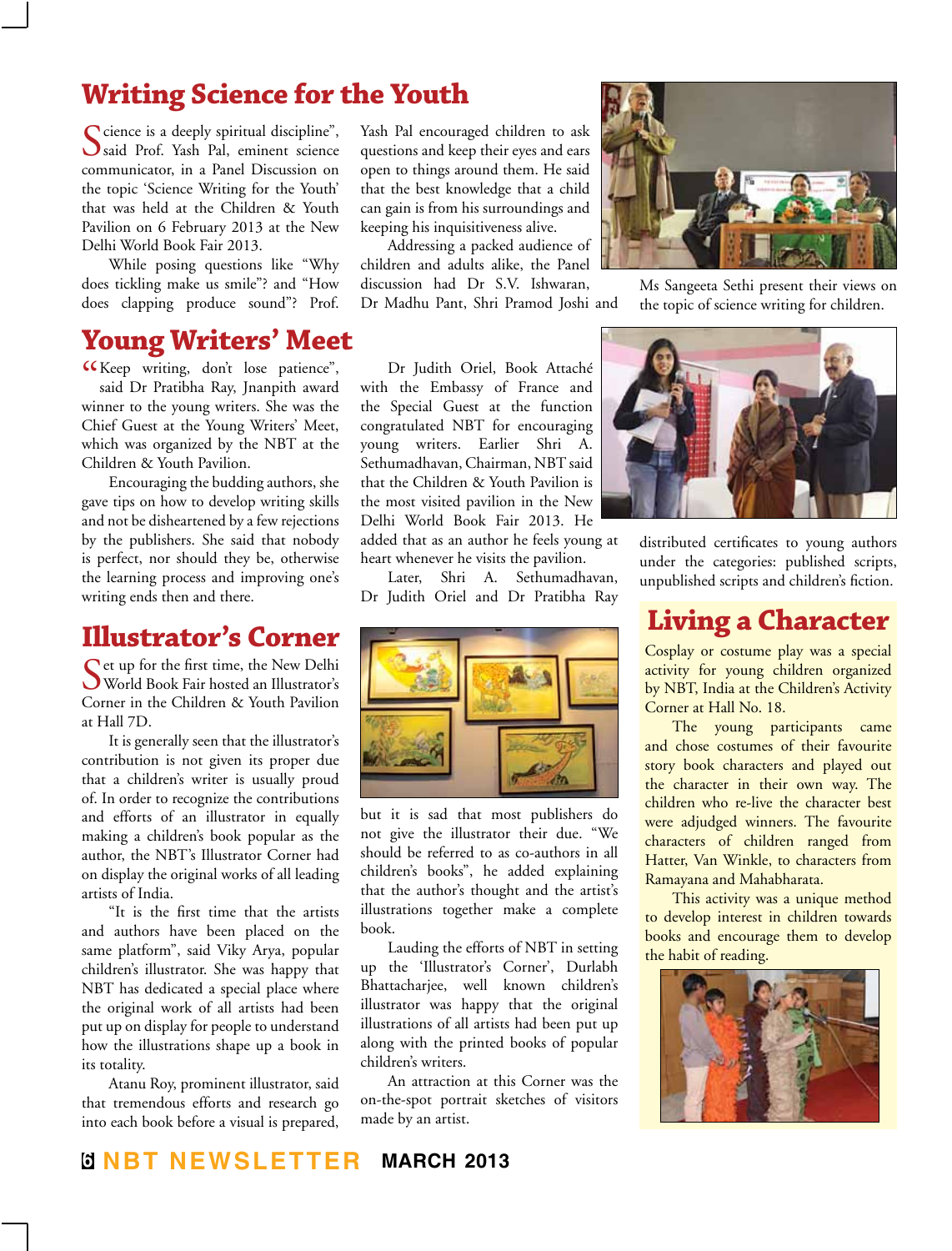# **Vivekananda Pavilion**

To commemorate the 150th birth anniversary of Swami Vivekananda, the National Book Trust, India in association with the Advaita Ashram, Kolkata, orgainsed a special exhibition of original photos and books on Swami Vivekananda at the Fair.

Swami Vivekananda, a key figure in introducing Indian philosophy of Vedanta and Yoga to the western world was indeed man of wisdom. It was worth

## **Madhubani Painting**

For Smt. Shanti Devi, one of India's most well-known and internationally recognised Madhubani style of painting, "An artist is not paid for his labour, but his vision." A national awardee, Smt. Shanti Devi was at the Theme Pavilion demonstrating her Madhubani style of painting.

Smt. Shanti Devi created a piece of art every day. She is in a way, a pioneer, who too, gradually took to painting contemporary themes moving away from

The colours, vibrancy and beauty of<br>the tribal culture captured by M.C. Shekhar was displayed at the photo gallery

a visit to Swami Vivekananda Pavilion to experience his grandeur. Swami Atmalokananda of Advaita Ashrama, explained "Advaita Ashrama is a branch of the Ramakrishna Math, which is entrusted with the publication of the original



ashram it is dedicated to the study and practice of Advaita Vedanta, no images or idols are worshipped here, not even of Sri Ramakrishna." The Pavilion witnessed a steady stream of young visitors.

the traditional ones. During the duration of the fair, she had been painting themes following the news of the day, from the protests held on the gruesome rape in Delhi to Chief Minister Sheila Dixit's statement on women's safety in Delhi as well as scenes

from the New Delhi World Book Fair.

In a way, Shanti Devi's Madhubani style of paintings attains a new meaning, keeping the basic style and structure



intact. She started selling her work for Rs. 4 at the age of 12. Today, in her 50s, she sells her works at all fairs both in India and abroad for more than Rs. 4000 depending on the intricacy of the work.

### **Tribal Life through the Lens**

The colours, vibrancy and beauty of NBT, India, the photo exhibition showed around 60 photographs of Indian tribes.

at the World Book Fair. Organised by who has participated in many national and Shekhar is a professional photographer

international exhibitions. The exhibit had photographs on various tribes of India like the Araku tribes, Bondas, Mathura Banjara among others.



# **A Poetic Evening**

NBT, India organised Sham-e-Shayari programme on 5 February 2013 during the New Delhi World Book Fair. As many as 20 eminent Urdu poets participated in the programme which was well attended and appreciated. Some of the well-known poets included Zubair Razvi, Manzar Gopali, Popular Meeruti, GR Kamal, Shakil Azmi, Surender Shajar, Ahmed Mafooz, Shehepar Rasool. The programme was coordinated by NCPUL and Urdu Academy.



### **march 2013 NBT Newsletter 7**